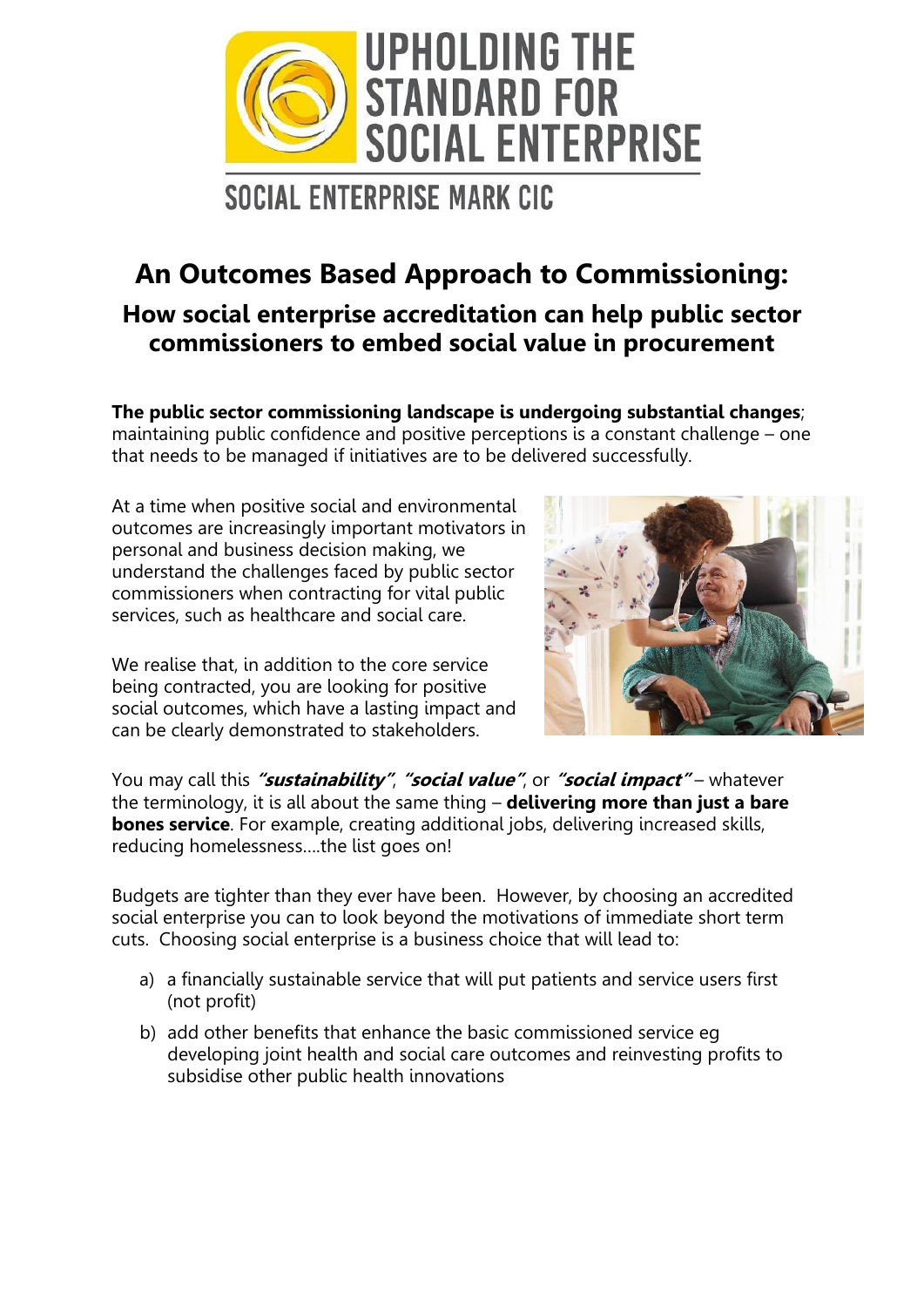

#### **The challenges you face**

Following The Public Services (Social Value) Act 2012 coming into force, commissioners are under increasing pressure to consider how services they commission can contribute to wider economic, social and environmental well-being.

We realise that, although budgets are tight, you are also looking for lasting added social outcomes, and consider providers based on the total outcomes created, rather than purely on cost. We understand that you need to know that service providers are giving more than just lip service to producing a true outcomes-based approach.

However, how can you be sure that providers will actually deliver the added social outcomes and outputs that they tell you they will?

#### **The solution**



SOCIAL ENTERPRISE GOLD MARK **ACCREDITED FOR BUSINESS EXCELLENCE** 



THE SOCIAL ENTERPRISE MARK TRADING FOR PEOPLE AND PLANET

Social Enterprise Gold Mark and Social Enterprise Mark accreditation can help to embed an outcomes-based approach to commissioning public services, and can demonstrate consideration of the Social Value Act in your processes.

Ask for the **Social Enterprise Gold Mark** in your commissioning criteria to ensure that a service provider is not only focused on outcomes, but that they have the ability, track record, capacity, and future plans to consistently deliver social value.